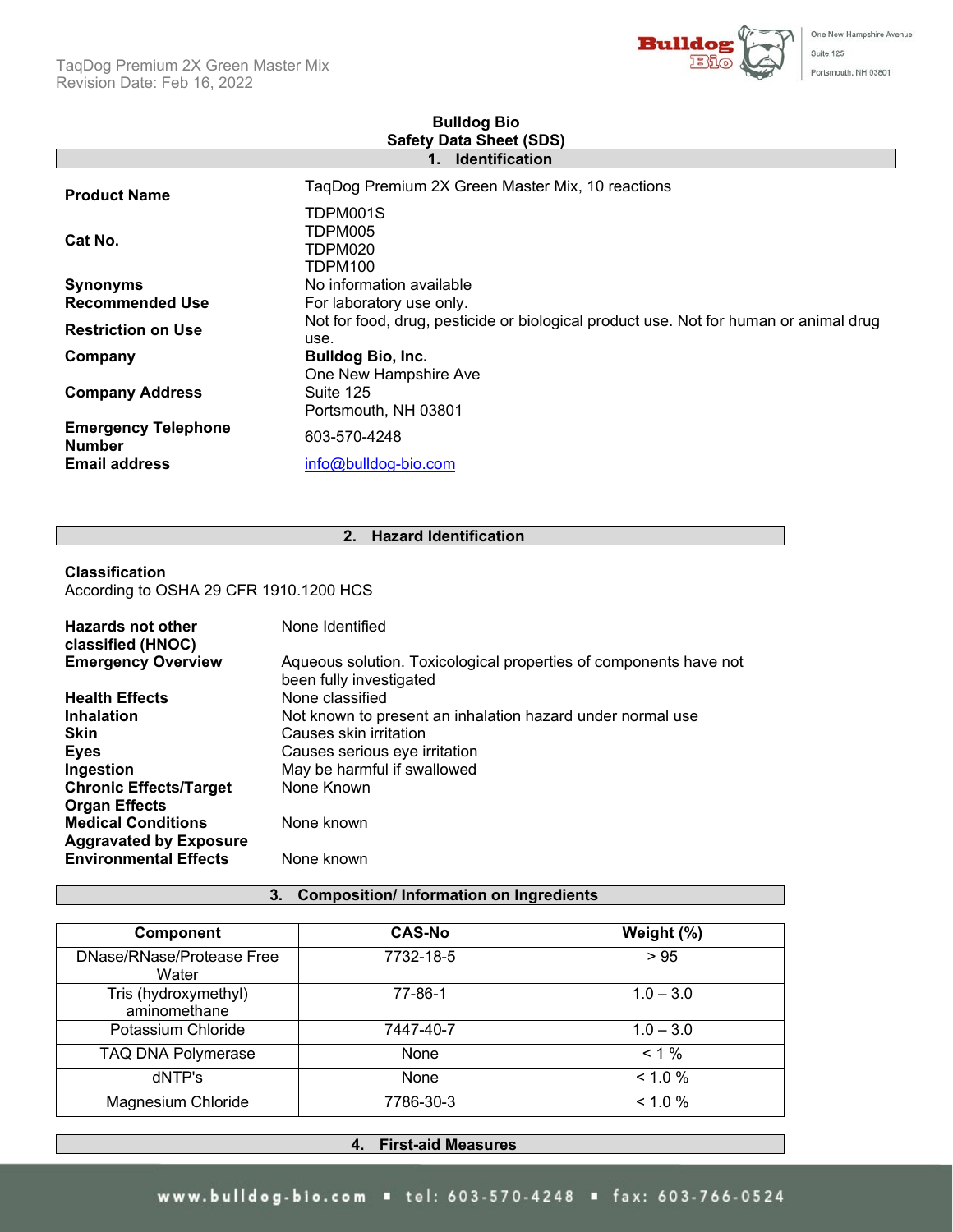

# **General Comments**

The appearance is a colorless liquid.

**CAUTION!** May cause eye, skin and respiratory tract irritation. This is expected to be a low hazard for usual laboratory or industrial handling. Good laboratory practices are recommended when handling this solution. The use of personal protection equipment's (PPE's), such as appropriate gloves, cotton labcoat and protective eye-gear are required.

| <b>Eye Contact</b>                               | Rinse immediately with plenty of water, also under the eyelids, for at least 15<br>minutes. Get medical                                                         |
|--------------------------------------------------|-----------------------------------------------------------------------------------------------------------------------------------------------------------------|
| <b>Skin Contact</b>                              | Wash off immediately with plenty of water for at least 15 minutes. Get medical<br>attention immediately if the symptoms (irritation, pain or discomfort) occur. |
| <b>Inhalation</b>                                | Move to fresh open air. Get medical attention immediately.                                                                                                      |
| Ingestion                                        | Clean mouth with plenty of water and drink plenty of water afterwards. Get<br>medicinal attention if the symptoms (irritation, pain or discomfort) occur        |
| <b>Most important</b><br>symptoms and<br>affects | None known                                                                                                                                                      |
| <b>Notes to</b><br><b>Physician</b>              | Treat symptomatically                                                                                                                                           |

| 5. Fire-fighting measures                                              |                                                                                                                                              |  |  |
|------------------------------------------------------------------------|----------------------------------------------------------------------------------------------------------------------------------------------|--|--|
| <b>Suitable Extinguishing Media</b>                                    | Use extinguishing media appropriate to surrounding fire conditions                                                                           |  |  |
| Unsuitable Extinguishing<br>Media                                      | No information available                                                                                                                     |  |  |
| <b>Flash Point Method -</b>                                            | No information available                                                                                                                     |  |  |
| <b>Autoignition Temperature</b>                                        | No information available                                                                                                                     |  |  |
| <b>Upper</b>                                                           | No data available                                                                                                                            |  |  |
| Lower                                                                  | No data available                                                                                                                            |  |  |
| <b>Sensitivity to Mechanical</b><br><b>Impact</b>                      | Not sensitive.                                                                                                                               |  |  |
| <b>Sensitivity to Static</b><br><b>Discharge</b>                       | Not sensitive.                                                                                                                               |  |  |
| <b>Specific Hazard Arising from</b><br>the Chemical                    | Keep product and empty container away from heat and sources of<br>ignition.                                                                  |  |  |
| <b>Hazardous Combustion</b><br><b>Products</b>                         | None known.                                                                                                                                  |  |  |
| <b>Protective Equipment and</b><br><b>Precautions for Firefighters</b> | As in any fire, wear self-contained breathing apparatus pressure-<br>demand, MSHA/NIOSH (approved or equivalent) and full protective<br>gear |  |  |

**NFPA**

| Health | Flammability | <b>Instability</b> | <b>Physical Hazards</b> |
|--------|--------------|--------------------|-------------------------|
|        |              |                    | N/A                     |

| 6. Accidental Release Measures                                                                 |                                                                                                                    |  |  |
|------------------------------------------------------------------------------------------------|--------------------------------------------------------------------------------------------------------------------|--|--|
| <b>Personal Precautions,</b><br><b>Protective Equipment and</b><br><b>Emergency Procedures</b> | Avoid any contact with skin, eyes and clothing. Use personal<br>protective equipment. Ensure adequate ventilation  |  |  |
| <b>Environmental Precautions</b>                                                               | The solution should not be released into the environment. See<br>section 12 for additional ecological information. |  |  |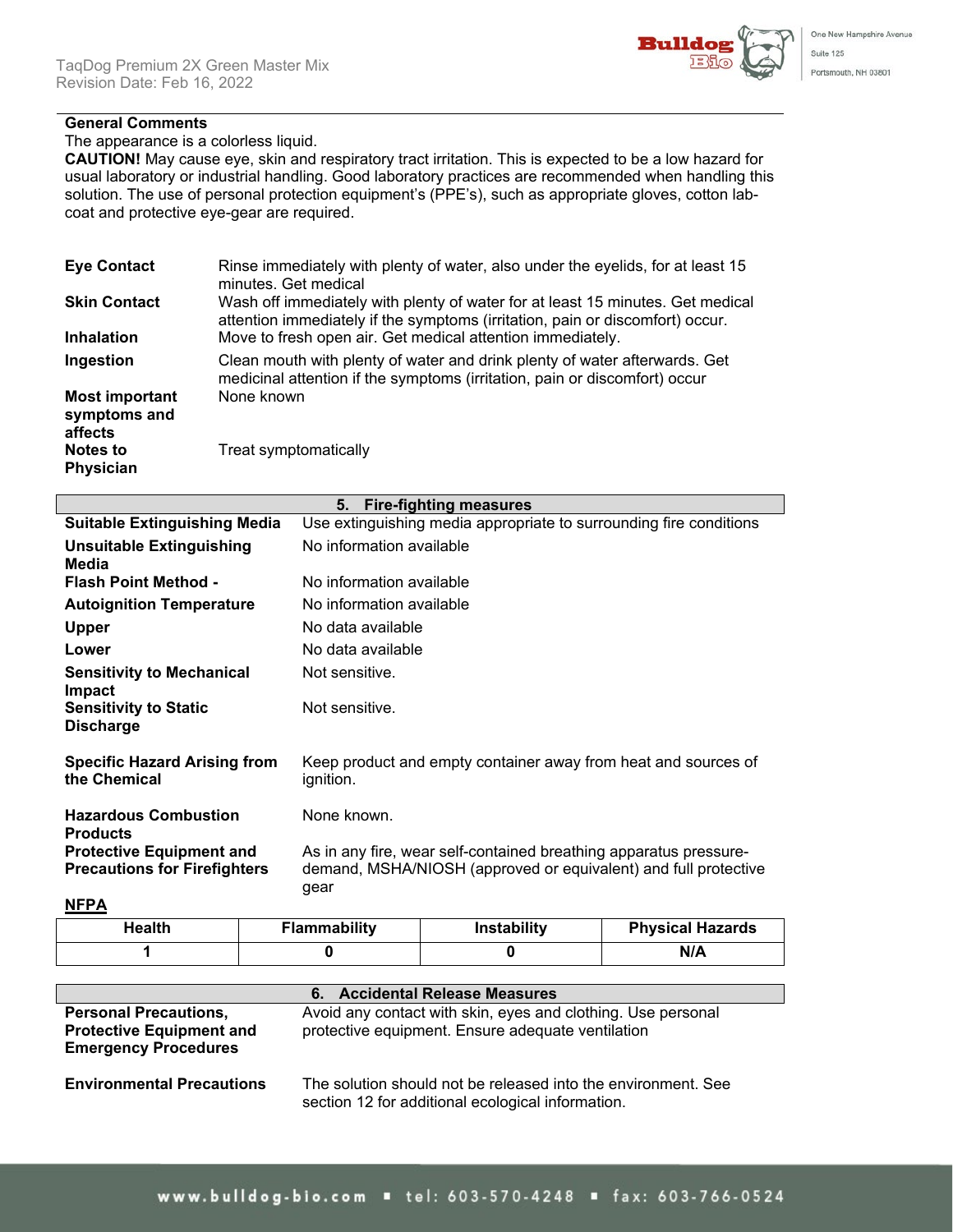One New Hampshire Avenue

Suite 125 Portsmouth, NH 03801

| <b>Methods for Containment and</b><br><b>Clean Up</b> | Absorb with sand or vermiculite. Pick up and transfer to properly<br>labeled containers. Ventilate area and wash spill site after material<br>pickup is complete.<br>Alternatively, you may sweep up or vacuum up spillage and collect<br>in a suitable container for disposal. Put up appropriate signs to<br>maintain a 2-meter diameter around the spillage to ensure minimal<br>contamination to personal in vicinity. |  |  |
|-------------------------------------------------------|----------------------------------------------------------------------------------------------------------------------------------------------------------------------------------------------------------------------------------------------------------------------------------------------------------------------------------------------------------------------------------------------------------------------------|--|--|
|                                                       | 7.<br><b>Handling and Storage</b>                                                                                                                                                                                                                                                                                                                                                                                          |  |  |
| <b>Precautions for Safe</b><br><b>Handling</b>        | Wear personal protective equipment (PPE): appropriate gloves,<br>cotton lab-coat and protective eye-gear. Avoid contact with skin,<br>eyes and clothing. Avoid ingestion and inhalation of the solution<br>Handle in accordance with good industrial hygiene and safety<br>practice.                                                                                                                                       |  |  |
| <b>Conditions for Safe Storage</b>                    | Keep containers tightly closed in a dry, cool and well-ventilated<br>place.                                                                                                                                                                                                                                                                                                                                                |  |  |
| <b>Incompatible Products</b>                          | No information available.                                                                                                                                                                                                                                                                                                                                                                                                  |  |  |
| 8.                                                    | <b>Exposure Controls/ Personal Protection</b>                                                                                                                                                                                                                                                                                                                                                                              |  |  |
| <b>Exposure Guidelines</b>                            | Avoid contact with skin, eyes and clothing. Avoid ingestion<br>and inhalation of the solution<br>Handle in accordance with good industrial hygiene and<br>safety practice.                                                                                                                                                                                                                                                 |  |  |
| <b>Engineering Measures</b>                           | <b>Showers</b><br>Eye wash station<br>Ventilation systems                                                                                                                                                                                                                                                                                                                                                                  |  |  |
| <b>Personal Protective Equipment:</b>                 |                                                                                                                                                                                                                                                                                                                                                                                                                            |  |  |
| <b>Eye/face Protection</b>                            | Wear appropriate protective eyeglasses or chemical<br>safety goggles as described by OSHA's eye and face<br>protection regulations in 29 CFR 1910.133 or European<br>Standard EN166.                                                                                                                                                                                                                                       |  |  |
| <b>Skin and Body Protection</b>                       | Wear appropriate protective gloves and clothing to<br>prevent skin exposure.                                                                                                                                                                                                                                                                                                                                               |  |  |
| <b>Respiratory Protection</b>                         | If exposure limits are exceeded or irritation is experienced,<br>NIOSH/MSHA approved respiratory protection should be<br>worn. Positive-pressure supplied air respirators may be<br>required for high airborne contaminant concentrations.<br>Respiratory protection must be provided in accordance<br>with local regulations.<br>Handle in accordance with good industrial hygiene and                                    |  |  |
| <b>Hygiene Measures</b>                               | safety practices.                                                                                                                                                                                                                                                                                                                                                                                                          |  |  |
|                                                       | <b>Physical and Chemical Properties</b><br>9.                                                                                                                                                                                                                                                                                                                                                                              |  |  |
| <b>Physical State</b>                                 | Liquid                                                                                                                                                                                                                                                                                                                                                                                                                     |  |  |
| Appearance                                            | Colorless and clear                                                                                                                                                                                                                                                                                                                                                                                                        |  |  |
| Odor                                                  | No information available                                                                                                                                                                                                                                                                                                                                                                                                   |  |  |
| <b>Odor Threshold</b>                                 | No information available                                                                                                                                                                                                                                                                                                                                                                                                   |  |  |
| pH                                                    | $9.0(10\%)$                                                                                                                                                                                                                                                                                                                                                                                                                |  |  |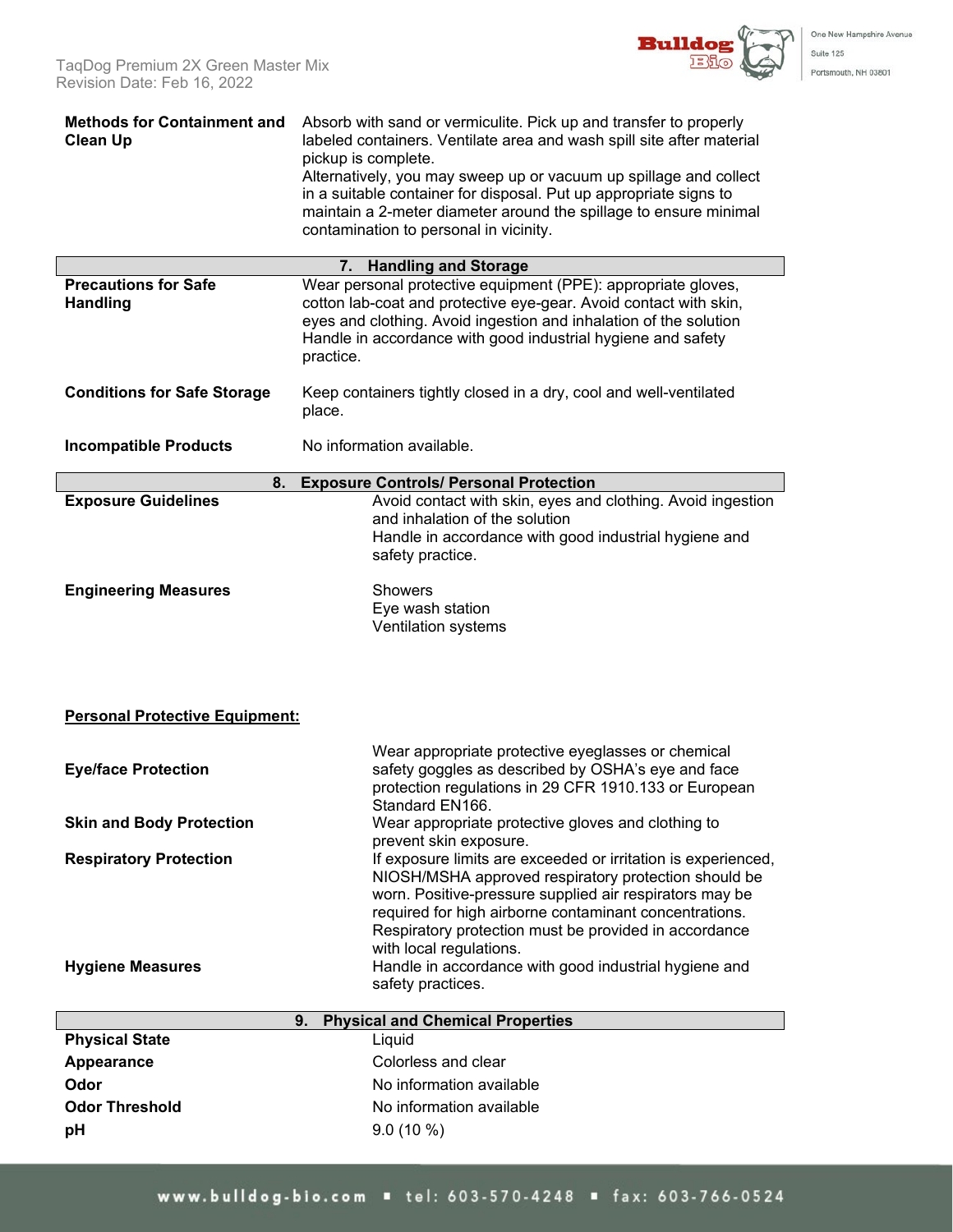TaqDog Premium 2X Green Master Mix Revision Date: Feb 16, 2022



#### **10. Stability and Reactivity**

| <b>Reactive Hazard</b>                  | None known, based on information available.         |
|-----------------------------------------|-----------------------------------------------------|
| <b>Stability</b>                        | Stable under recommended normal conditions.         |
| <b>Conditions to Avoid</b>              | Direct sunlight. Extremely high or low temperatures |
| <b>Incompatible Materials</b>           | Strong oxidizing agents. Strong bases. Metals       |
| <b>Hazardous Decomposition Products</b> | None under normal use conditions                    |
| <b>Hazardous Polymerization</b>         | Hazardous polymerization has not been reported      |
| <b>Hazardous Reactions</b>              | None under normal processing.                       |
|                                         |                                                     |

#### **11. Toxicological Information**

## **Acute Toxicity**

| <b>Product Information</b> | Irritating to the eye, skin and respiratory system.         |
|----------------------------|-------------------------------------------------------------|
| Oral LD50                  | Based on ATE data, the classification criteria are not met. |
|                            | $ATE > 2000$ mg/ kg                                         |
| <b>Dermal LD50</b>         | Based on ATE data, the classification criteria are not met. |
|                            | $ATE > 2000$ mg/ kg                                         |
| Vapor LC50                 | Based on ATE data, the classification criteria are not met. |
|                            | $ATE > 20$ mg/ L                                            |

#### **Component Information**

| Component                         | LD50 Oral                     | <b>LD50 Dermal</b> | <b>LC50 Inhalation</b> |
|-----------------------------------|-------------------------------|--------------------|------------------------|
| Tris (hydroxymethyl) aminomethane | $LD50 = 5900$ mg/<br>kg (Rat) | Not listed         | Not listed             |
| Magnesium Chloride                | $LD50 = 2800$<br>mg/kg (Rat)  | Not listed         | Not listed             |
| Potassium Chloride                | $LD50 = 2600$ mg/<br>kg (Rat) | Not listed         | Not listed             |

## **Toxicologically Synergistic Products**

No information available

**Delayed and Immediate Effects as well as Chronic Effects from Short and Long-term Exposure Irritation Internation International International International International International International International International International International International International International Internationa** 

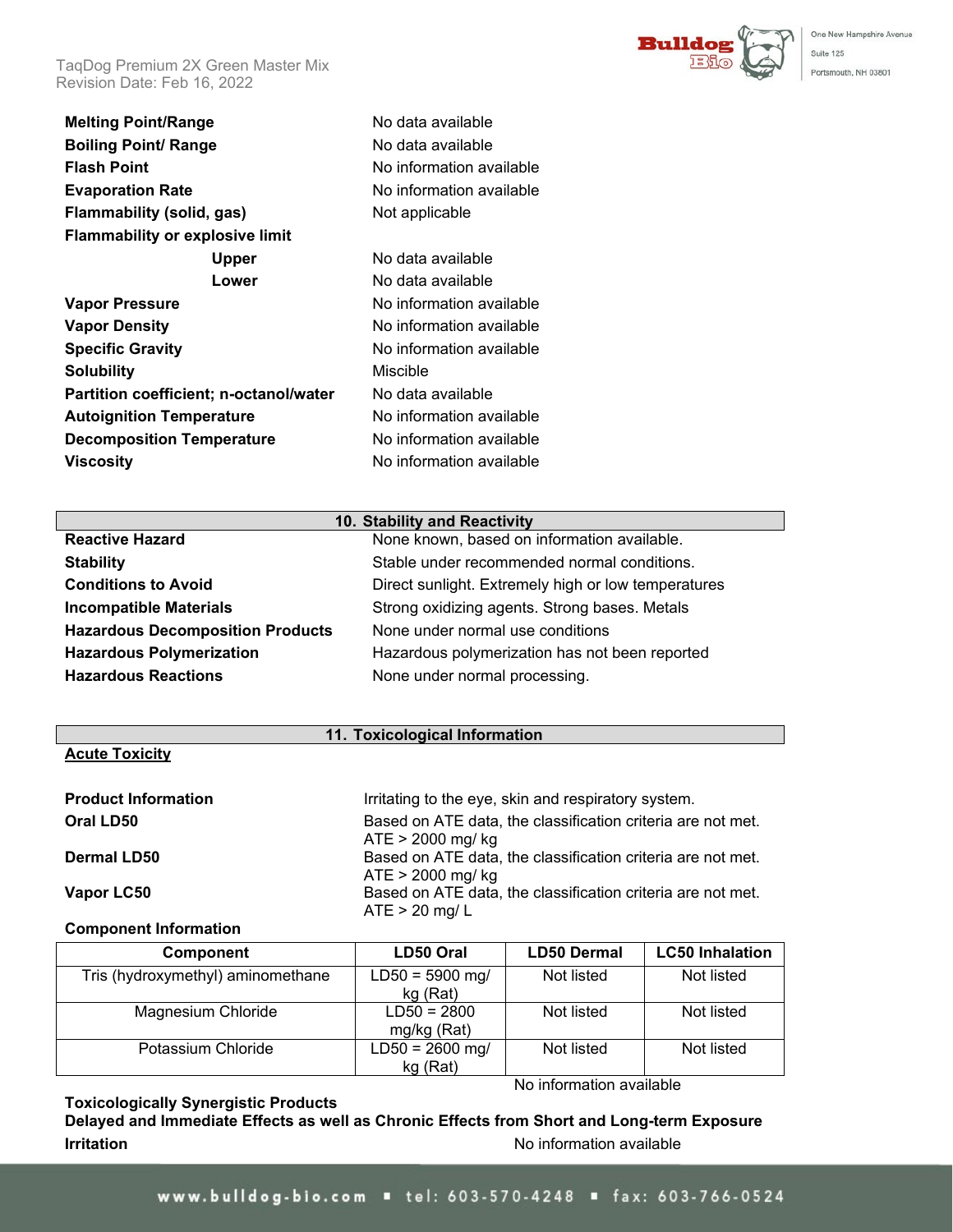TaqDog Premium 2X Green Master Mix Revision Date: Feb 16, 2022



One New Hampshire Avenue Suite 125 Portsmouth, NH 03801

# **Sensitization** No information available

**Carcinogenicity Carcinogenicity Carcinogenicity The table below indicates whether** each agency has listed any ingredients as a carcinogen.

| Component            | CAS-No.   | <b>IARC</b> | <b>NTP</b> | <b>ACGIH</b> | <b>OSHA</b> | <b>Mexico</b> |
|----------------------|-----------|-------------|------------|--------------|-------------|---------------|
| Tris (hydroxymethyl) | 77-86-1   | Not listed  | <b>Not</b> | Not listed   | <b>Not</b>  | Not listed    |
| aminomethane         |           |             | listed     |              | listed      |               |
| Magnesium Chloride   | 7786-30-3 | Not listed  | <b>Not</b> | Not listed   | <b>Not</b>  | Not listed    |
|                      |           |             | listed     |              | listed      |               |
| Potassium Chloride   | 7447-40-7 | Not listed  | <b>Not</b> | Not listed   | <b>Not</b>  | Not listed    |
|                      |           |             | listed     |              | listed      |               |

| <b>Mutagenic Effects</b>                   | No information available.                                        |
|--------------------------------------------|------------------------------------------------------------------|
| <b>Reproductive Effects</b>                | No information available.                                        |
| <b>Developmental Effects</b>               | No information available.                                        |
| <b>Teratogenicity</b>                      | No information available.                                        |
| STOT - single exposure                     | None known                                                       |
| STOT - repeated exposure                   | None known                                                       |
| <b>Aspiration Hazard</b>                   | No information available.                                        |
| Symptoms/ effects (both acute and delayed) | No information available.                                        |
| <b>Endocrine Disruptor Information</b>     | No information available.                                        |
| <b>Other Adverse Effects</b>               | The toxicological properties have not been fully<br>investigated |

| 12. Ecological Information |           |                            |                                                                                                                   |                                                                                                                                                                                          |                        |  |  |  |
|----------------------------|-----------|----------------------------|-------------------------------------------------------------------------------------------------------------------|------------------------------------------------------------------------------------------------------------------------------------------------------------------------------------------|------------------------|--|--|--|
| <b>Ecotoxicity</b>         |           |                            |                                                                                                                   |                                                                                                                                                                                          |                        |  |  |  |
| <b>Components</b>          | CAS-No.   | <b>Freshwater</b><br>Algae | <b>Freshwater</b><br><b>Fish</b>                                                                                  | <b>Microtox</b>                                                                                                                                                                          | <b>Water Flea</b>      |  |  |  |
| Magnesium<br>Chloride      | 7786-30-3 | EC50: 2200<br>mg/L/72 h    | Pimephales<br>promelas:<br>EC50: 2.12g/L:<br>96H                                                                  | <b>EC50</b><br>Pseudomonas<br>putida:<br>EC50:26.14<br>g/L/h<br>Photobacterium<br>phosphoreum:<br>EC50: 36.3<br>mg/L/30 min<br>Photobacterium<br>phosphoreum:<br>EC50: 77.2<br>mg/L/24 h | EC50: 1400<br>mg/L/24h |  |  |  |
| Potassium<br>Chloride      | 7447-40-7 | EC50: 2500<br>mg/L/72h     | Lepomis<br>macrochirus:<br>LC50: 1060<br>mg/L /96h<br>Pimephales<br>promelas:<br>LC50: 750 -<br>1020 mg/L<br>/96h | Not listed                                                                                                                                                                               | EC50: 825<br>mg/L/48h  |  |  |  |

# www.bulldog-bio.com = tel: 603-570-4248 = fax: 603-766-0524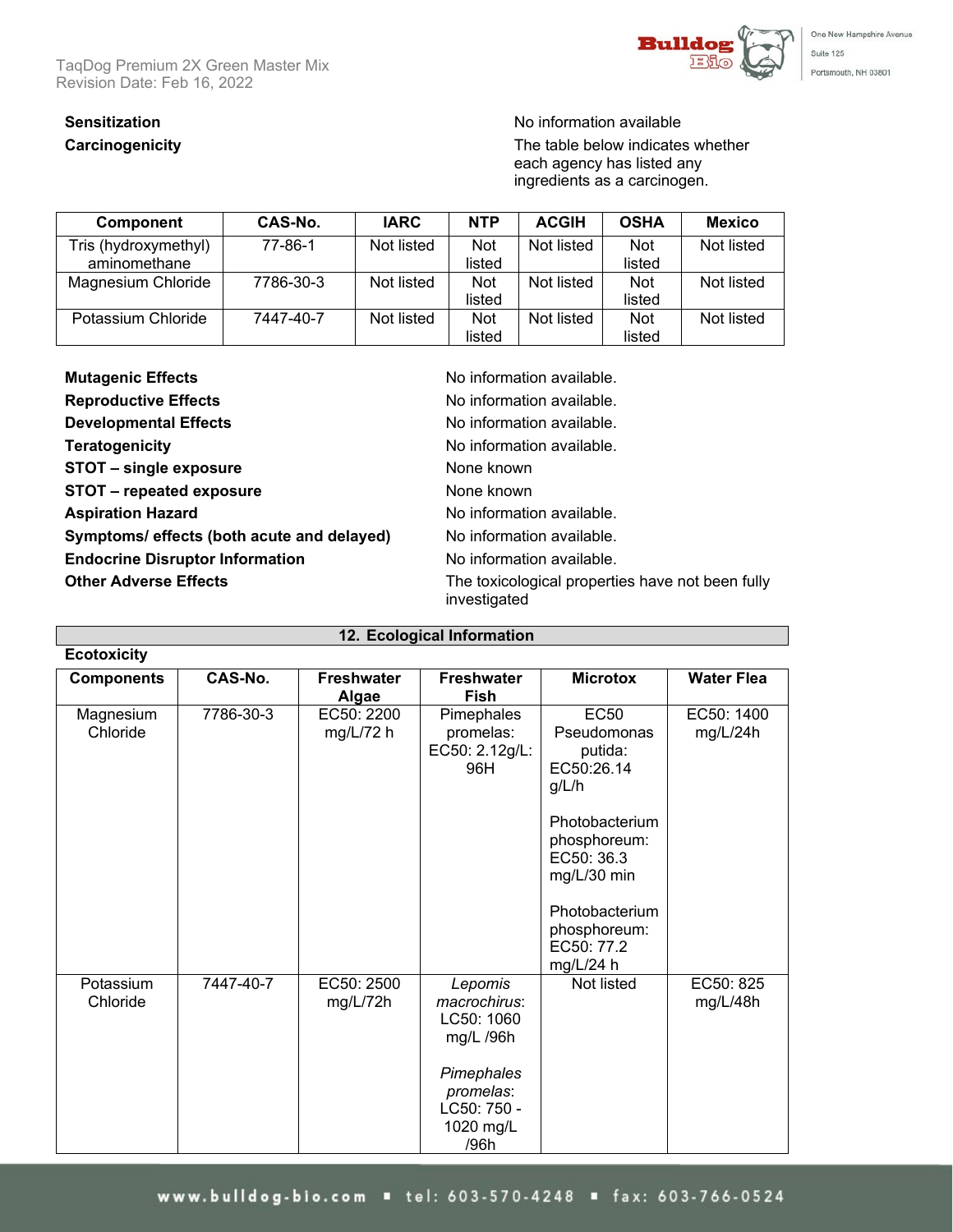

| <b>Persistence and Degradability</b><br><b>Bioaccumulation</b> /<br><b>Accumulation</b><br><b>Mobility</b> | Miscible with water. Persistence is unlikely based on information<br>available<br>No information available<br>Will likely be mobile in the environment due to its water solubility                                                                                                                                                                                                                                          |
|------------------------------------------------------------------------------------------------------------|-----------------------------------------------------------------------------------------------------------------------------------------------------------------------------------------------------------------------------------------------------------------------------------------------------------------------------------------------------------------------------------------------------------------------------|
|                                                                                                            | 13. Disposal Considerations                                                                                                                                                                                                                                                                                                                                                                                                 |
| <b>Waste Disposal Methods</b><br><b>RCRA P-Series</b>                                                      | Chemical waste generators must determine whether a discarded<br>chemical or contaminated packaging is classified as a hazardous<br>waste. Chemical waste generators must also consult local, regional,<br>and national hazardous waste regulations to ensure complete and<br>accurate classification.<br>US EPA guidelines for the classification determination are listed in 40<br><b>CFR Parts 261.3.</b><br>None listed. |
| <b>RCRA U-Series</b>                                                                                       | None listed.                                                                                                                                                                                                                                                                                                                                                                                                                |
| <b>Contaminated Packaging</b>                                                                              | Dispose of in accordance with all federal, state and local regulations                                                                                                                                                                                                                                                                                                                                                      |
|                                                                                                            | 14. Transport Information                                                                                                                                                                                                                                                                                                                                                                                                   |
| <b>DOT</b>                                                                                                 | Not regulated.                                                                                                                                                                                                                                                                                                                                                                                                              |
| <b>TDG</b>                                                                                                 | Not regulated.                                                                                                                                                                                                                                                                                                                                                                                                              |
| <b>IATA</b>                                                                                                | Not regulated.                                                                                                                                                                                                                                                                                                                                                                                                              |

| <b>IATA</b>             | Not regulated.                                            |
|-------------------------|-----------------------------------------------------------|
| <b>IMDG/IMO</b>         | Not regulated.                                            |
| Proper shipping name    | No dangerous good in sense of these transport regulations |
| <b>Hazard class</b>     | None                                                      |
| <b>Subsidiary class</b> | None                                                      |
| Packing group           | None                                                      |
| <b>UN-No</b>            | None                                                      |
|                         |                                                           |

## **15. Regulator Information**

**All of the components in the product are on the following inventory lists: X = listed International Inventories**

| <b>Component</b>     | <b>CAS</b> | <b>TSC</b> | <b>DS</b> | <b>NDS</b> | <b>EINEC</b> | <b>ELINC</b>             | <b>NL</b> | <b>PICC</b> | <b>ENC</b> | <b>AIC</b> | <b>IECS</b> | <b>KEC</b> |
|----------------------|------------|------------|-----------|------------|--------------|--------------------------|-----------|-------------|------------|------------|-------------|------------|
|                      | -No.       | A          | ┕         |            | s            | S                        | P         | S           | S          | S          | С           |            |
| DNase/RNase/Prote    | 7732       | X          | X         |            | $231 -$      | $\blacksquare$           |           | X           |            | X          | X           | X          |
| ase Free Water       | $-18-$     |            |           |            | 791-2        |                          |           |             |            |            |             |            |
|                      | 5          |            |           |            |              |                          |           |             |            |            |             |            |
| Tris (hydroxymethyl) | $77-$      | X          | X         |            | $201 -$      | $\blacksquare$           |           | Х           | X          | X          | X           | Χ          |
| aminomethane         | $86-1$     |            |           |            | 064-4        |                          |           |             |            |            |             |            |
| Magnesium Chloride   | 7786       | X          | X         |            | 232-         | $\blacksquare$           |           | X           | X          | X          | X           | X          |
|                      | $-30-$     |            |           |            | 094-6        |                          |           |             |            |            |             |            |
|                      | 3          |            |           |            |              |                          |           |             |            |            |             |            |
| Potassium Chloride   | 7447       | X          | X         |            | $231 -$      | $\overline{\phantom{a}}$ |           | X           | X          | X          | X           | X          |
|                      | $-40-$     |            |           |            | $211 - 8$    |                          |           |             |            |            |             |            |
|                      |            |            |           |            |              |                          |           |             |            |            |             |            |

**Legend:**

Listed

- 
- 

E Indicates a substance that is the subject of a Section 5(e) Consent under order under TSCA. F **Indicates a substance that is the subject of Section 5(f) Rule under TSCA.**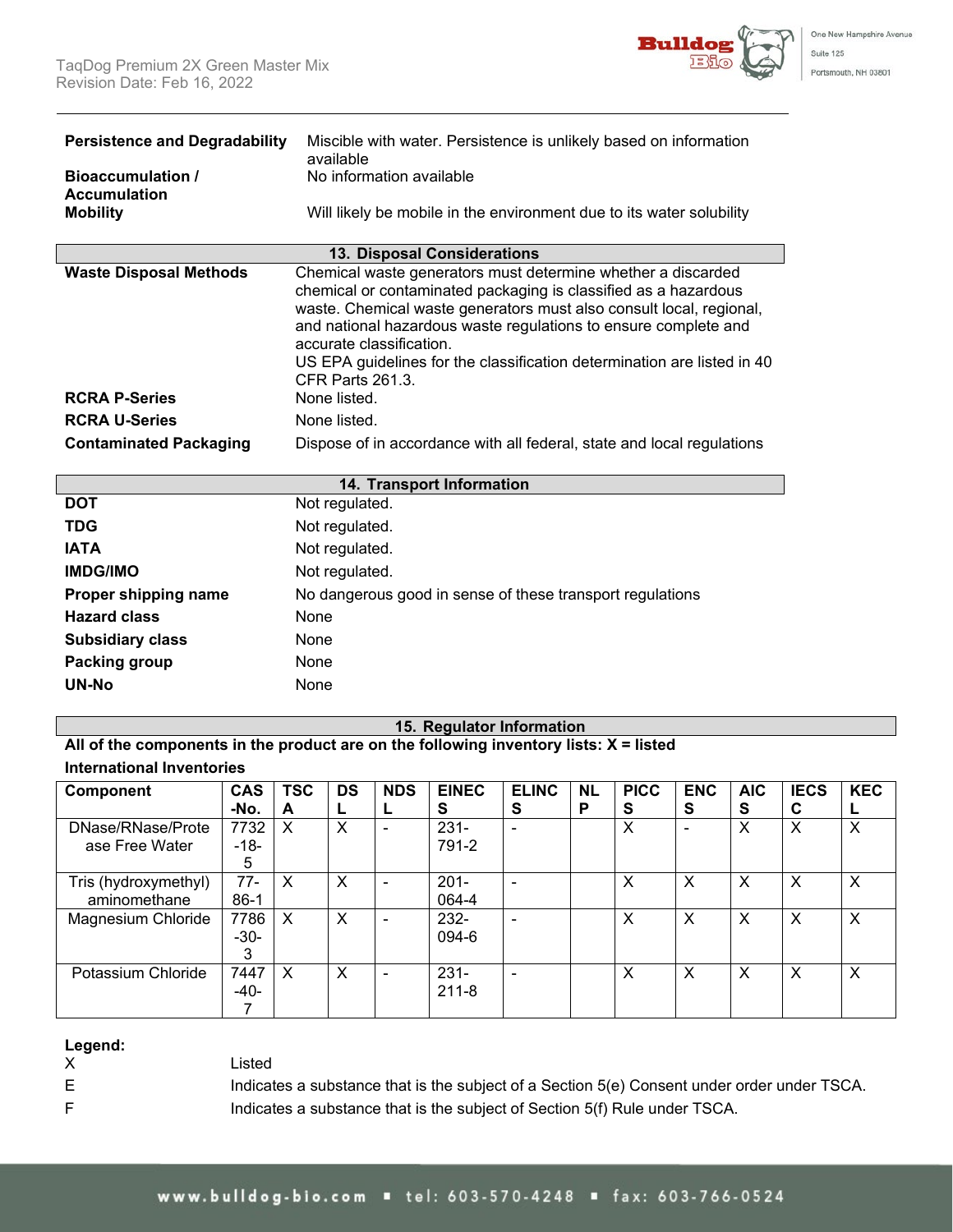

TaqDog Premium 2X Green Master Mix Revision Date: Feb 16, 2022

- N Indicates a polymeric substance containing no free-radical initiator in its inventory name but is considered to cover the designated polymer made with any free-radical initiator regardless of the amount used.
- P Indicates a commenced PMN substance
- R **Indicates a substance that is the subject of a Section 6 risk management rule under TSCA**
- S Suppressment indicates a substance that is identified in a proposed or final Significant New Use Rule
- T Indicates a substance that is the subject of a Section 4 test rule under TSCA

| <b>U.S. Federal Regulations</b>       |                                                            |
|---------------------------------------|------------------------------------------------------------|
| <b>TSCA</b>                           | Not applicable.                                            |
| <b>SARA</b>                           | Not applicable.                                            |
| <b>SARA 311/312 Hazard Categories</b> | See Section 2 for more information                         |
| <b>CWA</b>                            | Not applicable.                                            |
| <b>Clean Air Act</b>                  | Not applicable.                                            |
| <b>OSHA</b>                           | Not applicable.                                            |
| <b>CERCLA</b>                         | Not applicable.                                            |
| <b>California Proposition 65</b>      | This product does not contain any Proposition 65 chemicals |

## **U.S. State Right-to-Know Regulations**

| Component | <b>Massachusetts</b> | <b>New Jersey</b> | Pennsvlvania | <b>Illinois</b> | <b>Rhode Island</b> |
|-----------|----------------------|-------------------|--------------|-----------------|---------------------|
| Water     |                      |                   |              |                 |                     |

| <b>U.S. Department of Transportation</b> |   |
|------------------------------------------|---|
| <b>Reportable Quantity (RQ):</b>         | N |
| <b>DOT Maring Pollutant</b>              | N |

|  | <b>DOT Marine Pollutant</b>        |   |
|--|------------------------------------|---|
|  | <b>DOT Severe Marine Pollutant</b> | N |

## **U.S. Department of Homeland Security**

This product does not contain any DHS chemicals.

## **Other International Regulations**

#### **Mexico - Grade** Note and American control of the Mexico - Mexico - Mexico - The Mexico - The Mexico - The Mexico - The Mexico - The Mexico - The Mexico - The Mexico - The Mexico - The Mexico - The Mexico - The Mexico - Th

#### **Canadian Regulations:**

This MSDS has been prepared according to the hazard criteria of the Controlled Products Regulations (CPR) and it contains the information required by the CPR. This product meets WHMIS classification D2B. Components of this product are listed on the DSL.

|                      | 16. Other Information           |
|----------------------|---------------------------------|
| <b>Prepared By</b>   | <b>Bulldog Bio Incorporated</b> |
| Email                | info@bulldog-bio.com            |
| <b>Creation Date</b> | Feb 16, 2022                    |
| <b>Print Date</b>    | Feb 16, 2022                    |

## **Disclaimer:**

**The information provided in this Safety Data Sheet is correct to the best of our knowledge, information and belief at the date of its publication. The information provided in this document cannot be taken in exclusion of the rest of the document and must be taken in its entirety. The information that is given is designed only as a guidance for safe handling, use, processing, storage, transportation, disposal and release and is not to be considered a warranty or quality**